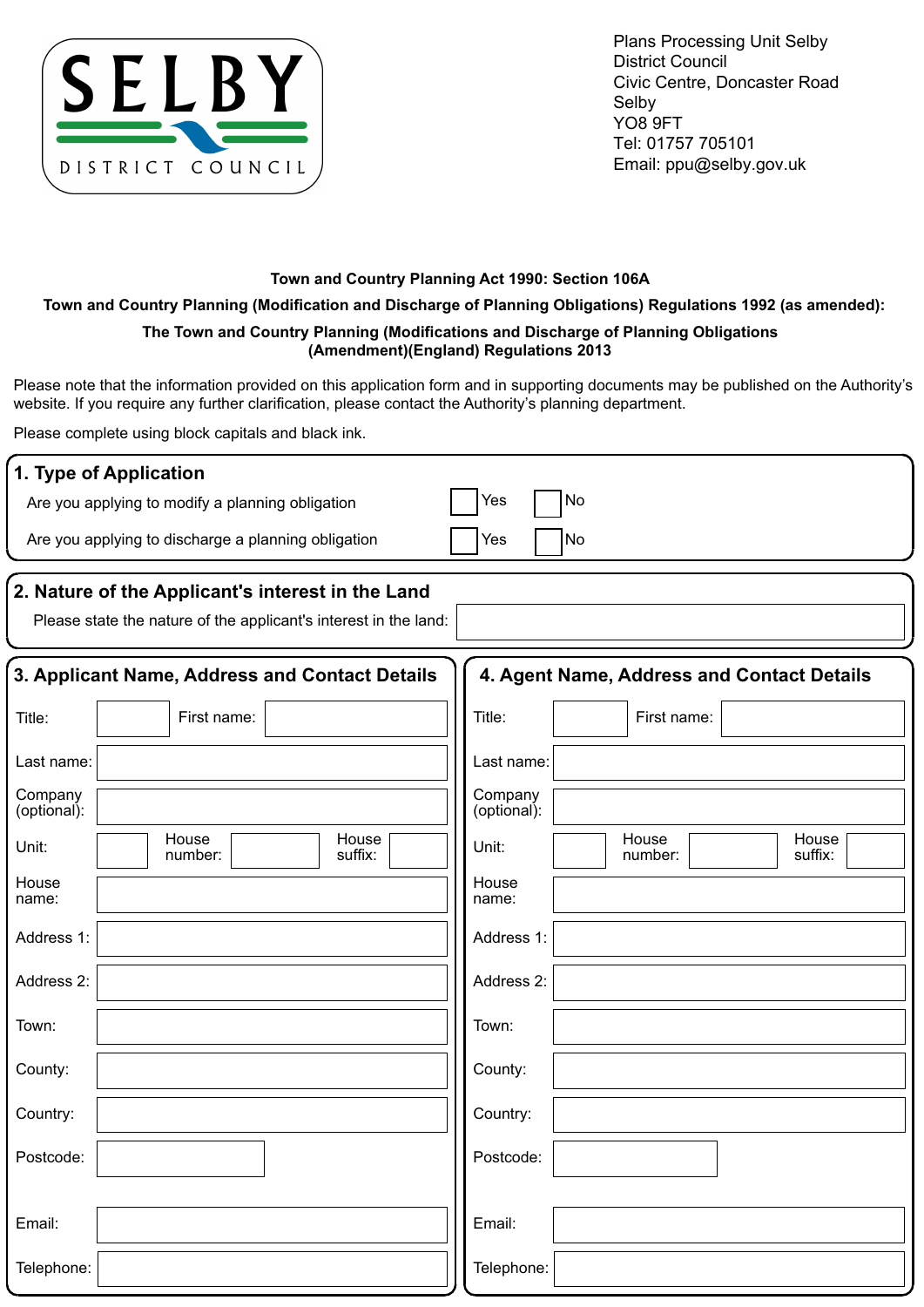| <b>5. Site Address Details</b>                                                                       | <b>6. Pre-Application Advice</b>                                                                                                           |  |  |  |  |
|------------------------------------------------------------------------------------------------------|--------------------------------------------------------------------------------------------------------------------------------------------|--|--|--|--|
| Address:<br>Town:<br>County:                                                                         | Has assistance or prior advice been sought from the local<br>authority about this application?<br>Yes<br>No<br>Officer name:<br>Reference: |  |  |  |  |
| Postcode<br>(optional):                                                                              | Date (DD/MM/YYYY):<br>(must be pre-application submission)                                                                                 |  |  |  |  |
| Description of location or a grid reference.<br>(must be completed if postcode is not known):        | Details of pre-application advice received?                                                                                                |  |  |  |  |
| Northing:<br>Easting:                                                                                |                                                                                                                                            |  |  |  |  |
| Description:                                                                                         |                                                                                                                                            |  |  |  |  |
|                                                                                                      |                                                                                                                                            |  |  |  |  |
|                                                                                                      |                                                                                                                                            |  |  |  |  |
| 7. Description of Approved Development                                                               |                                                                                                                                            |  |  |  |  |
| Please provide a description of the approved development as shown on the decision letter             |                                                                                                                                            |  |  |  |  |
|                                                                                                      |                                                                                                                                            |  |  |  |  |
| Reference number:                                                                                    | Date of decision:                                                                                                                          |  |  |  |  |
| S73 reference number (if any):                                                                       | Date of decision:                                                                                                                          |  |  |  |  |
| Has the development already started?                                                                 | No<br>Yes                                                                                                                                  |  |  |  |  |
| If Yes, please state when the development started:                                                   |                                                                                                                                            |  |  |  |  |
| Has the development been completed?                                                                  | No<br>Yes                                                                                                                                  |  |  |  |  |
| If Yes, please state when the development was completed :                                            |                                                                                                                                            |  |  |  |  |
| 8. Description of Planning Obligation                                                                |                                                                                                                                            |  |  |  |  |
| Please state the relevant<br>planning obligations:                                                   |                                                                                                                                            |  |  |  |  |
| Date of S106 Agreement:                                                                              | Date of Deed of Variation (if any):                                                                                                        |  |  |  |  |
| 9. Reason for Applying for Discharge or Modification                                                 |                                                                                                                                            |  |  |  |  |
| Please give reasons for applying for discharge or modification of the relevant planning obligations: |                                                                                                                                            |  |  |  |  |
|                                                                                                      |                                                                                                                                            |  |  |  |  |
|                                                                                                      |                                                                                                                                            |  |  |  |  |
|                                                                                                      |                                                                                                                                            |  |  |  |  |
|                                                                                                      |                                                                                                                                            |  |  |  |  |
|                                                                                                      |                                                                                                                                            |  |  |  |  |